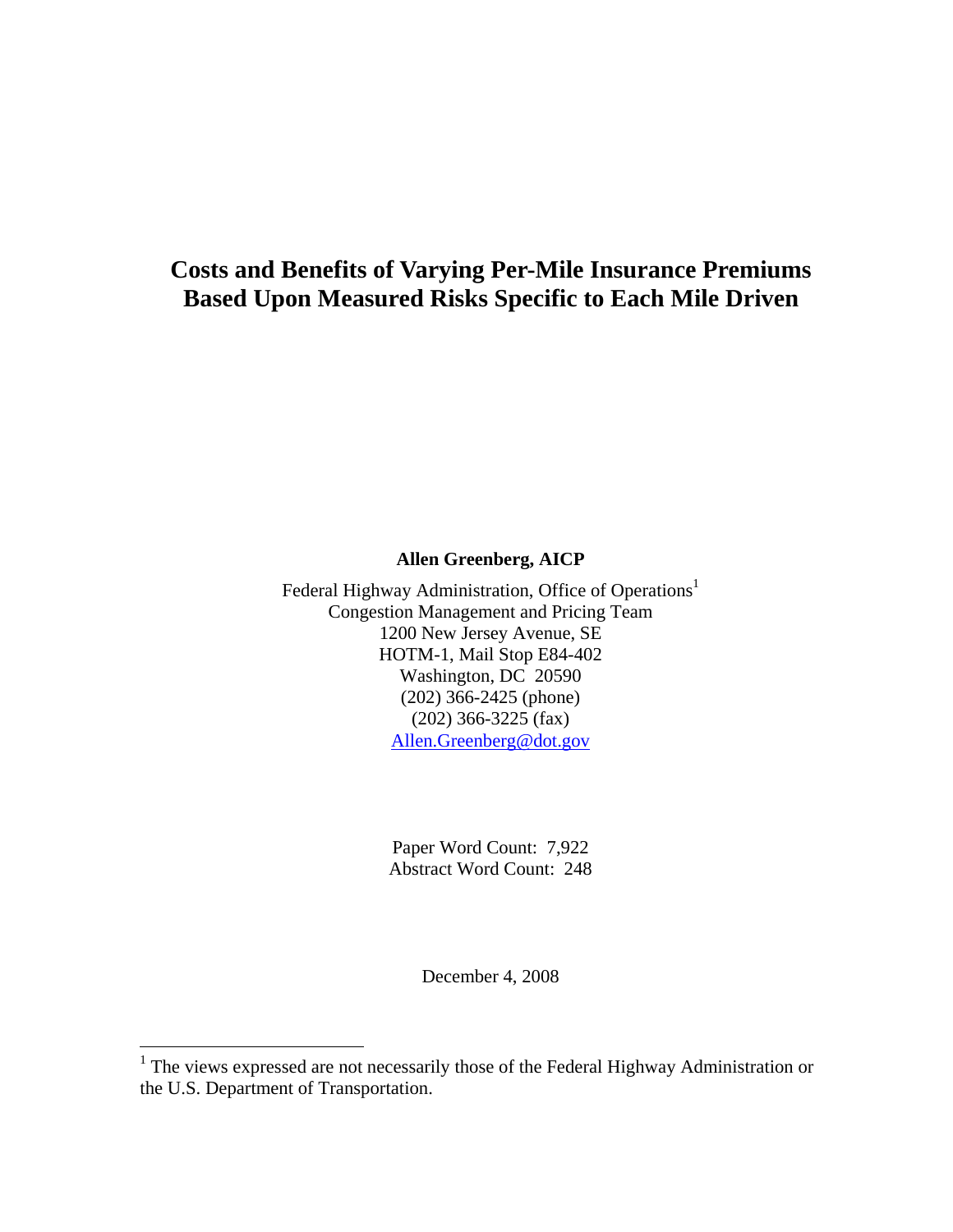# **ABSTRACT**

Much has been written about the potential public policy and consumer benefits of pay-asyou-drive-and-you-save (PAYDAYS) insurance, but without acknowledging that the way that PAYDAYS insurance is offered will affect the level of such benefits. Further, actuarial accuracy, consumer acceptance, and the cost of offering PAYDAYS insurance are all affected by how such insurance may be offered. Within the insurance industry, there is substantial ongoing research and experimentation related to identifying the usage-based data that is relevant to driving risk, practical and affordable to collect, and acceptable to consumers to use. The purpose of this paper is to help bring about a better understanding of the costs and benefits of different approaches to offering PAYDAYS insurance. The research discusses the value of using mileage or minutes of travel as an actuarially preferable charging unit to calendar year, and also the added benefits, from the standpoint of further improving actuarial accuracy and also in advancing public policy objectives such as reducing crashes and air pollution, of charging risk-adjusted mileage premiums. The costs of implementing systems to charge risk-adjusted mileage premiums and the consumer acceptance challenges related to tracking driver behavior for such charges are also discussed. As technologies that facilitate tracking become standard in more vehicles or continue to come down in price, and as the relationship between driving factors that may be tracked and claims costs become more apparent in new studies, it is expected that the market will move more toward PAYDAYS premiums with risk-adjusted mileage pricing.

# **INTRODUCTION**

#### Background

Under PAYDAYS insurance, premiums are charged on a per-mile (or per-minute) basis, so drivers save money by driving less. Traditional rating factors (e.g., residential location, gender, age, and driving record) become subordinate and are incorporated in per-mile rates, which also take into account the specific coverages an individual driver chooses. Through PAYDAYS insurance, companies are likely to more accurately charge their customers based on crash risk and provide policyholders a financial incentive to reduce their driving. By contrast, traditional insurance rates vary quite little based on mileage, even though only a small percentage of insurance claims are made (such as for theft) when a vehicle is not being driven.

Consumers have little opportunity today to save money by driving fewer miles despite the fact that insurance claims are directly related to miles driven. In exchange for reducing fixed insurance costs, many drivers—especially lower income ones—would readily accept new mileage premiums that they control by the amount of driving they choose to do. Driving would be reduced voluntarily through trip consolidation, carpooling, alternative transportation use, and forfeiting of low-value trips. Motorists, of course, will only reduce their driving when the savings offered by PAYDAYS insurance pricing exceeds the value of a particular drive-alone trip to them.

While it is true that not all miles driven by an individual are of equal risk, an individual's claims risk is very closely related to how much he or she drives. Further,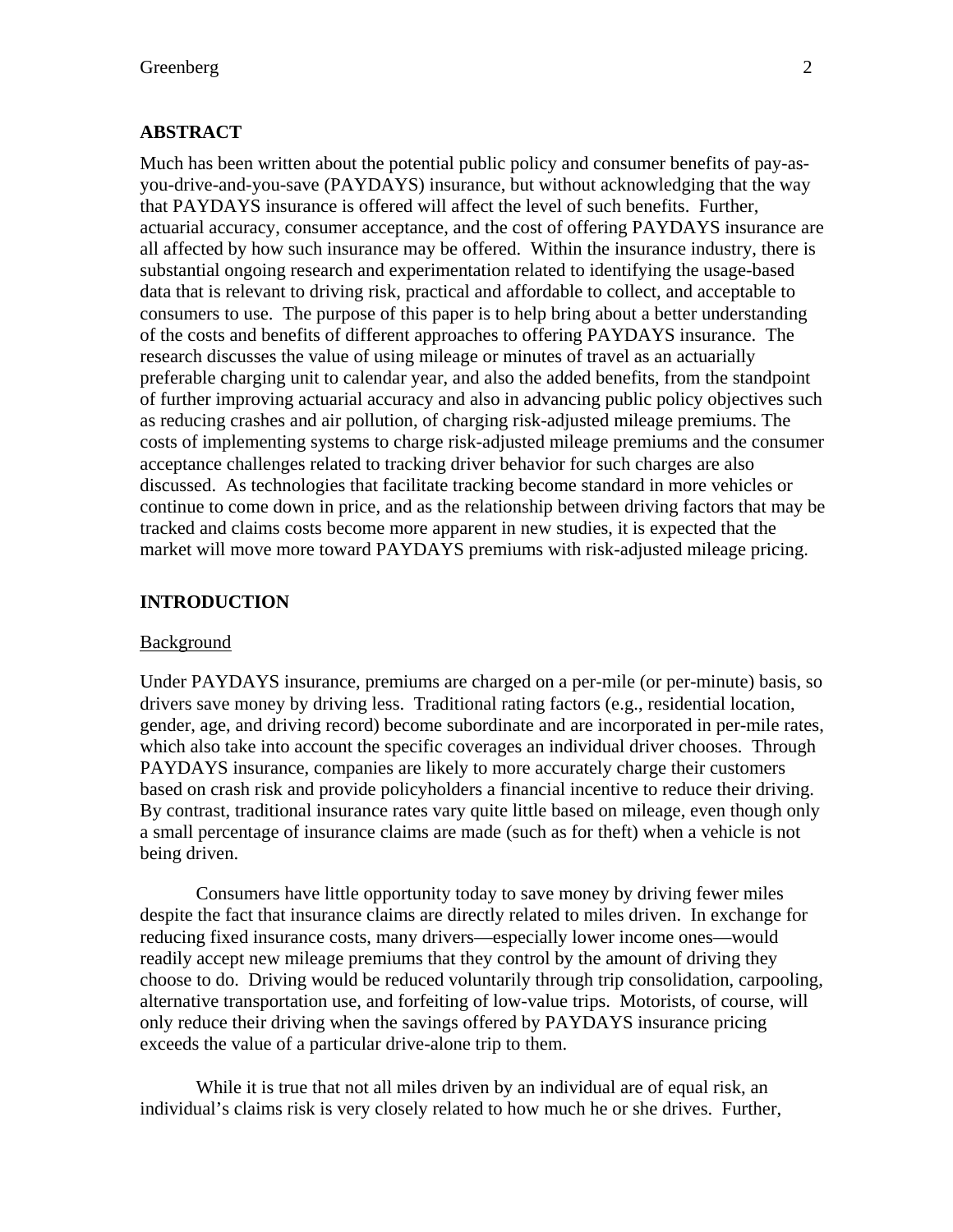advanced technologies allow for risk-adjusted mileage premiums, meaning that if a mile is driven at a dangerous time, in a dangerous way (perhaps determined by the amount of hard braking that occurs), or even on a dangerous facility, it could be priced higher than a mile of travel that is deemed to be safer. In any event, using miles instead of the calendar year as the principal exposure unit would almost certainly better align premiums with risk, regardless of whether the charge for each mile of travel is adjusted to reflect the claims risk associated with driving that particular mile.

By converting fixed insurance costs to per-mile charges, PAYDAYS insurance encourages voluntary reductions in driving and related decreases in congestion, air pollution, and crashes, and for these reasons has garnered some interest among government entities, environmental and other non-profit organizations, insurance companies, and consumers. The benefits to the public of allowing drivers, through PAYDAYS premiums, to share in the savings from reduced insurance claims resulting from their driving less have been well documented. Studies estimate between an 8 and 20% reduction in vehicle-miles traveled (VMT) would result if all fixed automotive insurance costs were converted to usage-based  $(1)(2)(3)(4)$ . Further, there would be a crash reduction rate of 1.34 times the reduced VMT accounting for multiple-vehicle crashes that would not have occurred had one of the vehicles involved been off the road (5). (The projected driving reductions include those of currently uninsured drivers who choose to purchase PAYDAYS policies because of their affordability and then reduce their driving because of the per-mile charges. Some small increases in driving might also occur from law abiding individuals who, because they could not afford to purchase traditional insurance policies, chose not to drive, but who could afford PAYDAYS premiums for high priority trips.)

The Federal Highway Administration models estimate typical infrastructure improvements savings of 3 to  $5¢$  for every mile not driven (5). The Brookings Institution has calculated that between \$50 and \$60 billion in net social benefits from reduced driving related externalities would result in the U.S. if PAYDAYS premiums became the standard insurance product offering. The Brookings Institution has also projected that 63.5% of households would save an average of 28% on their total premiums (including the portion of premiums providing comprehensive coverage, which was assumed not to vary by mileage), or about \$496 annually for the households that do save (1).

Most major car insurance companies in the U.S. are experimenting with technologies that would facilitate their offering PAYDAYS insurance if they someday choose to and a subset of these companies is seriously contemplating offering it in the near term, at least on a pilot basis. Those outside of the insurance industry that are interested in promoting PAYDAYS insurance often lack an appreciation for the challenges that companies face in offering it. These include costs to install in-vehicle technologies, burdensome state regulatory filing requirements, hard to appraise policy-loss and premiumrevenue risks, and substantial work to retool their internal billing and customer communications systems. Despite these challenges, companies have competitive reasons to offer PAYDAYS insurance products, such as appealing to low-mileage and lower-risk teenage drivers who could enjoy substantial premium savings, and also to defend market share if other companies offer such products.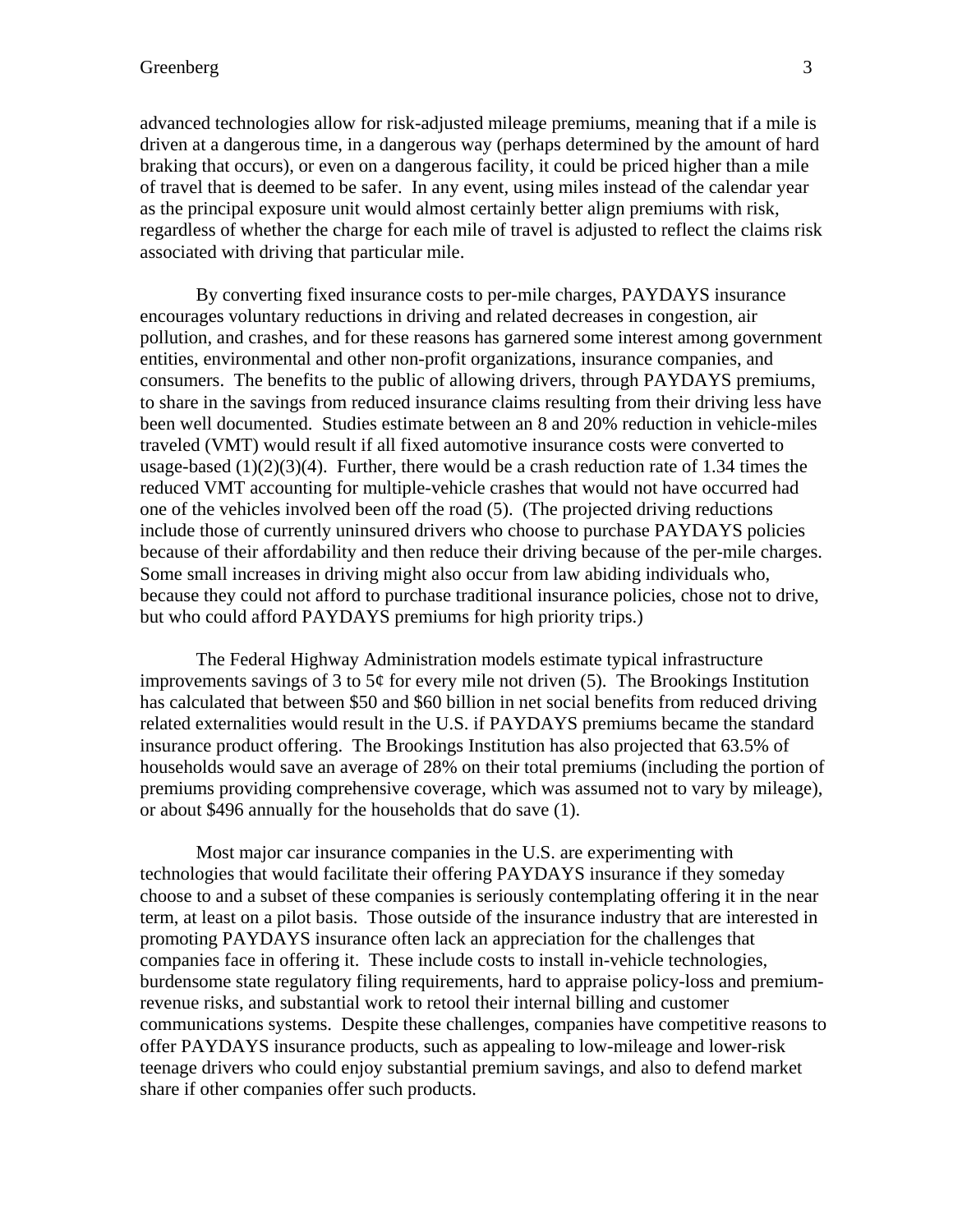Issues that companies need to consider when selecting amongst the many possible options of PAYD insurance products include costs, ease of implementation, consumer acceptance and market share potential, actuarial accuracy, and impacts on claims. For public relations purposes, companies may also want to consider privacy issues, the relative environmental benefits of different product approaches, and equity issues, such as impacts on low-income drivers. Tradeoffs among these concerns are inevitable—for example, it is likely that the more that is tracked, the better the actuarial accuracy, the higher the cost, the larger the concern about privacy, and the greater the safety and environmental benefits will be, assuming drivers accept the product.

# Historical Underpinnings for Risk-Adjusted PAYDAYS Insurance

There is a substantial history of contemplation of PAYDAYS insurance pricing, including not just mileage, but also other usage variables. A paper presented at a 1930 Casualty Actuary Society meeting identified the following hazards as worthy of being incorporated into ratings: "1. The car—age, condition, etc.; 2. Highways—road beds, curves, visibility, etc.; 3. Traffic density; 4. Laws, regulations, and their enforcement; 5. Efficiency of driver age, experience, habits, impairments, etc.; 6. Mileage; 7. Speed; 8. Weather conditions; 9. Seasonal use of car; and 10. Day and/or night use of car." The author was not sure how precisely any of these factors should be weighted, but he acknowledged that they were likely not independent of each other. While recognizing the limitations of and practical barriers to using each, he identified "conceivable exposure media…[that] might be considered: 1. Car-Year; 2. Mileage; 3 Car-Hour; 4. Fuel-Consumption; and 5. Payroll." While in 1930 he could not even conceive of the possibility of charging based upon real-time driver behaviors and roadway conditions, he nevertheless explicitly identified them as worthy of consideration for premium setting (6).

An article published in 1968 by Economics' Nobel Laureate William Vickrey explained why it would be advantageous to base insurance premiums upon exposure (mileage and risk) even though the means to do so at the time were not available. "[T]here is in addition the frequently overlooked fact that the manner in which premiums are computed and paid fails miserably to bring home to the automobile user the costs he imposes in a manner that will appropriately influence his decision…[T]he added exposure to risk involved in added usage is not brought to bear on the decision." Vickrey acknowledged the importance of distinguishing between "driving a car via route A, or driving via route  $B - and$ ...whether one is going to drive carefully or absent-mindedly or even recklessly." At the time, Vickrey saw driving distance as at least theoretically observable, but could not foresee today's technologies that would make driver behaviors readily observable as well. Vickrey was explicit about the desirability of charging drivers based not only on distance driven, but also on route selection: "For four-lane freeways as a whole, the marginal accident rated is 1.46 times the average accident rate; for six-lane freeways the ratio is 1.51 and for eight-lane freeways 1.60." (7)

 In 1968, reversing odometers was common and legal, and while Vickrey foresaw that "the development of more tamper-proof odometers might in time make…[charging per mile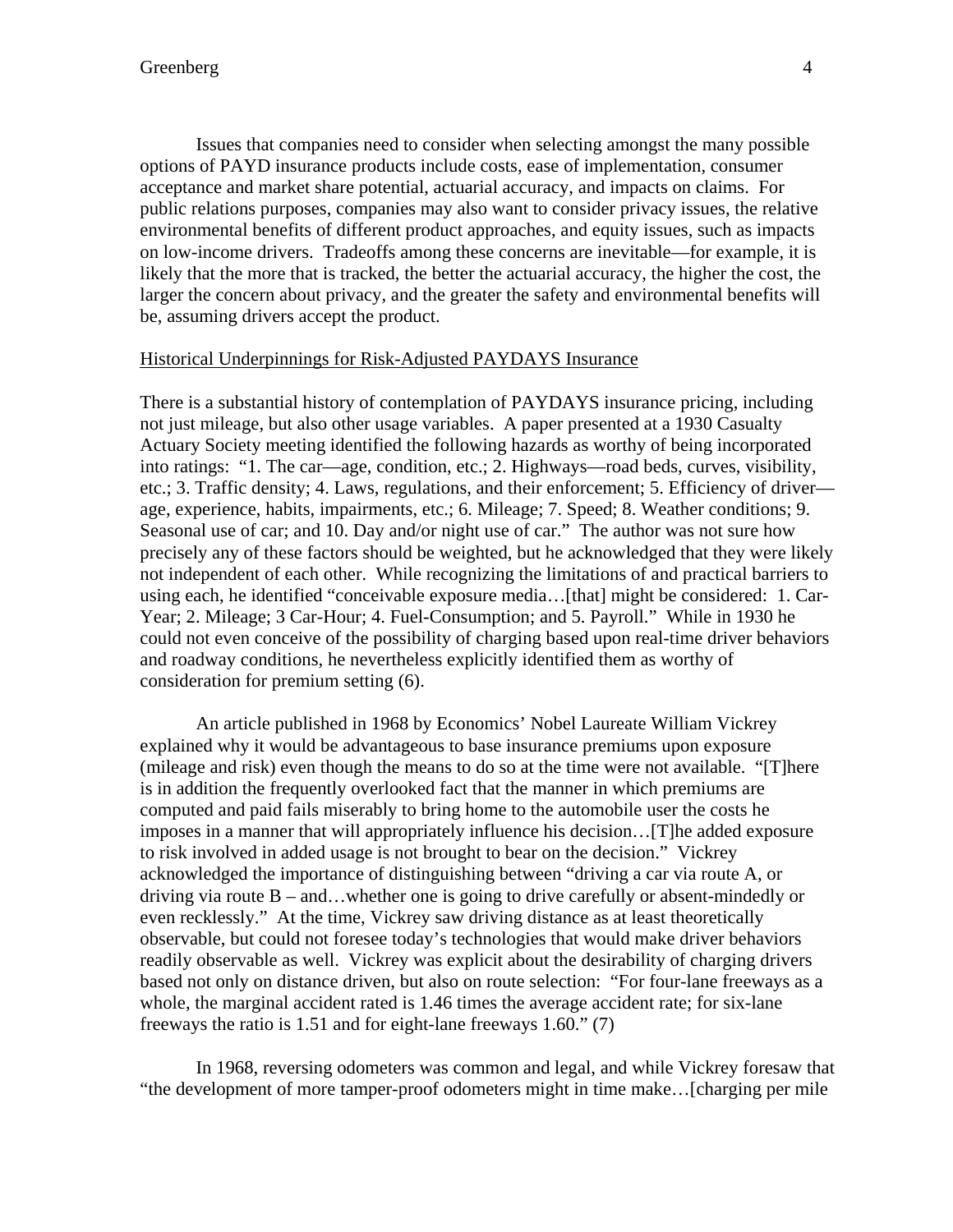for insurance] practical," he thought that tying insurance premiums to the sale of tires or gasoline was a more practical option then. Under either of these alternative charging schemes, Vickrey explicitly noted the benefit of effectively charging more for higher speeds, which uses more fuel and causes greater tire wear, because of the related increased crash risk. Neither solution was perfect in Vickrey's mind though. "The main serious defect in the insured tire concept…is that it would not permit adequate geographical variation in the rates: there would be no way of preventing tires purchased in a rural low-risk area being used predominantly in a congested high-risk area." In summary, Vickrey's ideal charging scheme, made clear by his 1968 article, would be based on mileage and adjusted for risks associated with route choice, level of congestion, driver speed, and driver care. While there was no practical way to implement anything like this in 1968, Vickrey nevertheless presented a strong case as to why such a scheme would be desirable and what specific alternatives he believed were practical at that time (7).

# **CRITICAL ISSUES**

# PAYDAYS Product and System Choices, Costs, and Known Claims Impacts

PAYDAYS pricing requires verified mileage data, which can be acquired in various ways. The simplest approach is to have brokers or vehicle owners report odometer readings over the Internet or by mail, with random spot checks for verification. More sophisticated systems use electronic devices which automatically collect and send mileage data and, in some cases, even track when and approximately where a vehicle is driven to allow riskadjusted mileage premiums to be assessed. The cost of automated data collection is declining since most new cars have odometer data recorded on internal computers. When coupled with wireless communication systems, this data has sometimes been, with the consent of the vehicle owner, automatically shared with auto dealers who in turn use it to alert such owners of servicing needs. The same data could also be shared with car insurance companies, again with owner consent.

If the only vehicle usage data sought is mileage, then there are a variety of inexpensive ways available to acquire it. One researcher, Todd Litman, has long advocated certified odometer audit programs, which he estimates would cost only between \$5 and \$10 per year per vehicle to secure accurate mileage data (2). Such audits would likely be preformed under contract with major oil change establishments. MileMeter, a start-up insurance company that plans to charge per mile of insurance coverage rather than per year or part thereof, has figured that it does not need to monitor mileage at all, but would only need to confirm mileage when a claim is filed to determine if the vehicle is insured at that time (e.g., if 2,000 miles of coverage between 86,567 and 88,567 miles had been purchased, a claim will be honored so long as vehicle mileage falls within this range). The Hollard Insurance Company has begun to offer a product like this in Australia (8).

Many states annually read and record mileage from vehicle odometers as part of their mandatory inspection and maintenance programs. Massachusetts is among the states that does this and since April of 2008 the Boston-based Plymouth Rock Assurance Company (PRAC) has begun to use this mileage data in rate setting. Customers are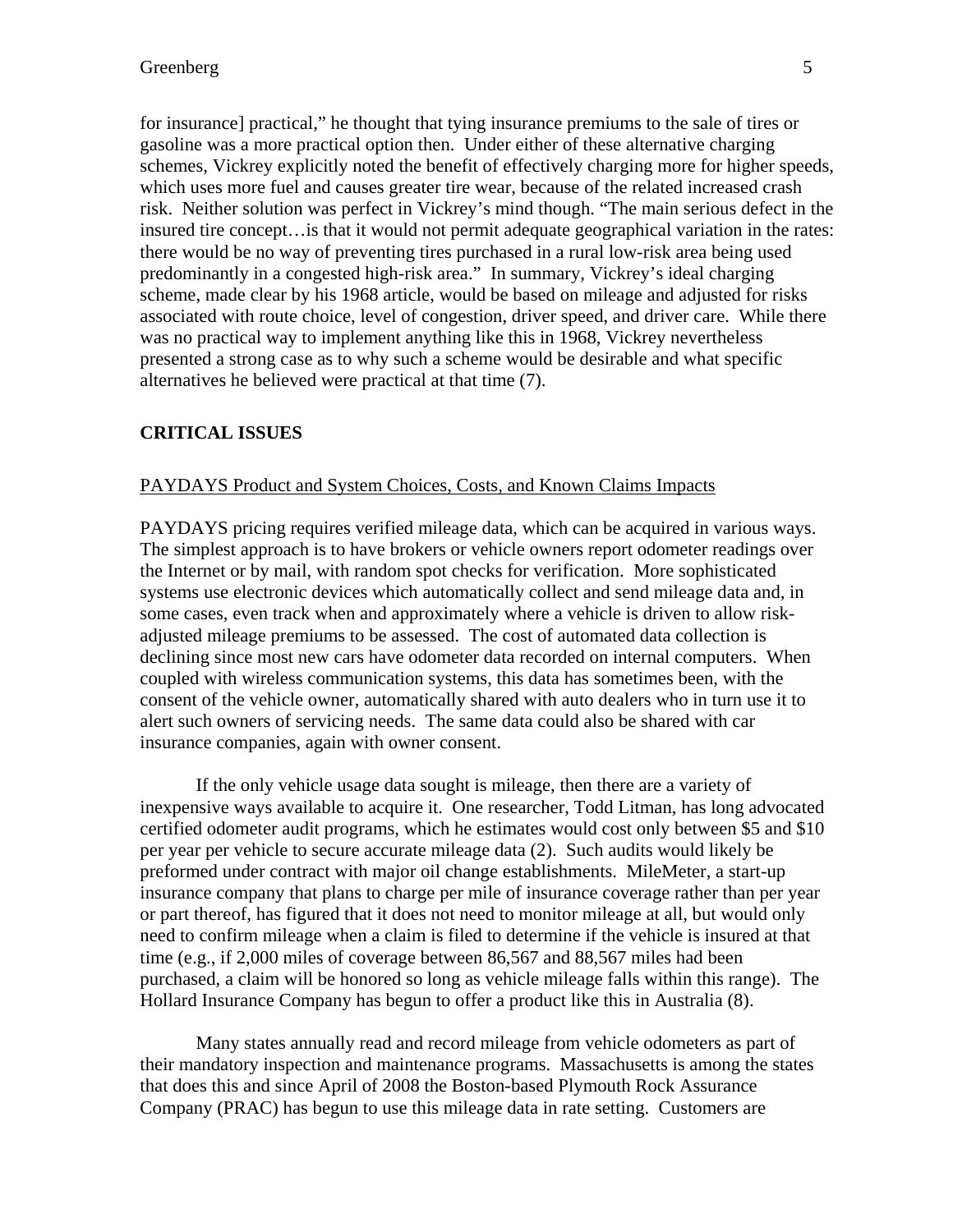categorized into one of 144 cohort groups (which considers household location, vehicle usage and household composition) and are then further classified based on how their verified annual mileage compares to others within their group (i.e., low, average, high, or unknown mileage). PRAC's actuarial data justifies sizable rate changes based on mileage classification, including discounts for drivers in the low-mileage category within a cohort group of up to 40%. Offering such a large discount especially to new low-mileage customers could provide PRAC a tremendous marketing advantage over its competitors. PRAC further found that higher-mileage drivers could have a 10% increased claims risk, and drivers of vehicles without verified mileage also are greater claims risks. While raising prices to reflect such increased risk could cost PRAC some customers, the losses would be of customers who likely were not profitable to PRAC (9).

 Beyond state-level and private (e.g., CARFAX) sources of mileage data linked to specific vehicles, many vehicles already have equipment installed in them that can be used to collect and communicate usage-based data, and many more vehicles will be so equipped in the future. For example, OnStar has over 5 million subscribers in the U.S., and a year of coverage is standard on every GM vehicle. OnStar can easily and inexpensively communicate mileage data, and indeed is doing just that for GMAC Insurance customers enrolled in the company's low-mileage insurance discount program (which, for example, provides discounts of 54% for the lowest-mileage drivers, driving 2,500 or fewer miles per year, and 13% for those driving between 12,501 and 15,000 per year) (10). (In addition to OnStar offering verified mileage data, company executives assert that its customers experience claims losses that are 10 to 15% less than noncustomers because they are more safety conscious (11).)

 The costs of after-market in-vehicle monitoring technologies are coming down rapidly and many vendors, while willing to provide ballpark estimates, are reluctant to publicize prices instead preferring to negotiate deals with individual insurance companies. It makes sense for insurance companies to base their technology choices not on current prices, even if pilot projects or product roll-out is beginning now, but rather on anticipated near-term or even middle-term future prices, since those prices are what they will actually be paying when most of their customers who choose a PAYDAYS premium product will begin to enroll in such a program.

 Companies are expected to refine their pricing models as they collect more usage data and draw correlations with their own loss costs. Many companies may not be entirely confident about what data they will want to collect in the future as they are not now sure of the actual actuarial value of each prospective data element. As a result, companies today will likely choose to use technologies that allow them to collect a substantial variety of usage data, even if some elements of the data collected are not initially, and ultimately may never be, used for rate setting. Companies also have the option of using data that is collected and analyzed by others to supplement or substitute for collecting their own data. Vendors of systems that facilitate or enable PAYDAYS pricing have a big incentive to provide persuasive evidence to insurance companies that the data that their systems collect are invaluable for PAYDAYS premium rate setting. The National Highway Traffic Safety Administration (NHTSA) is supporting naturalistic instrumented-vehicle studies,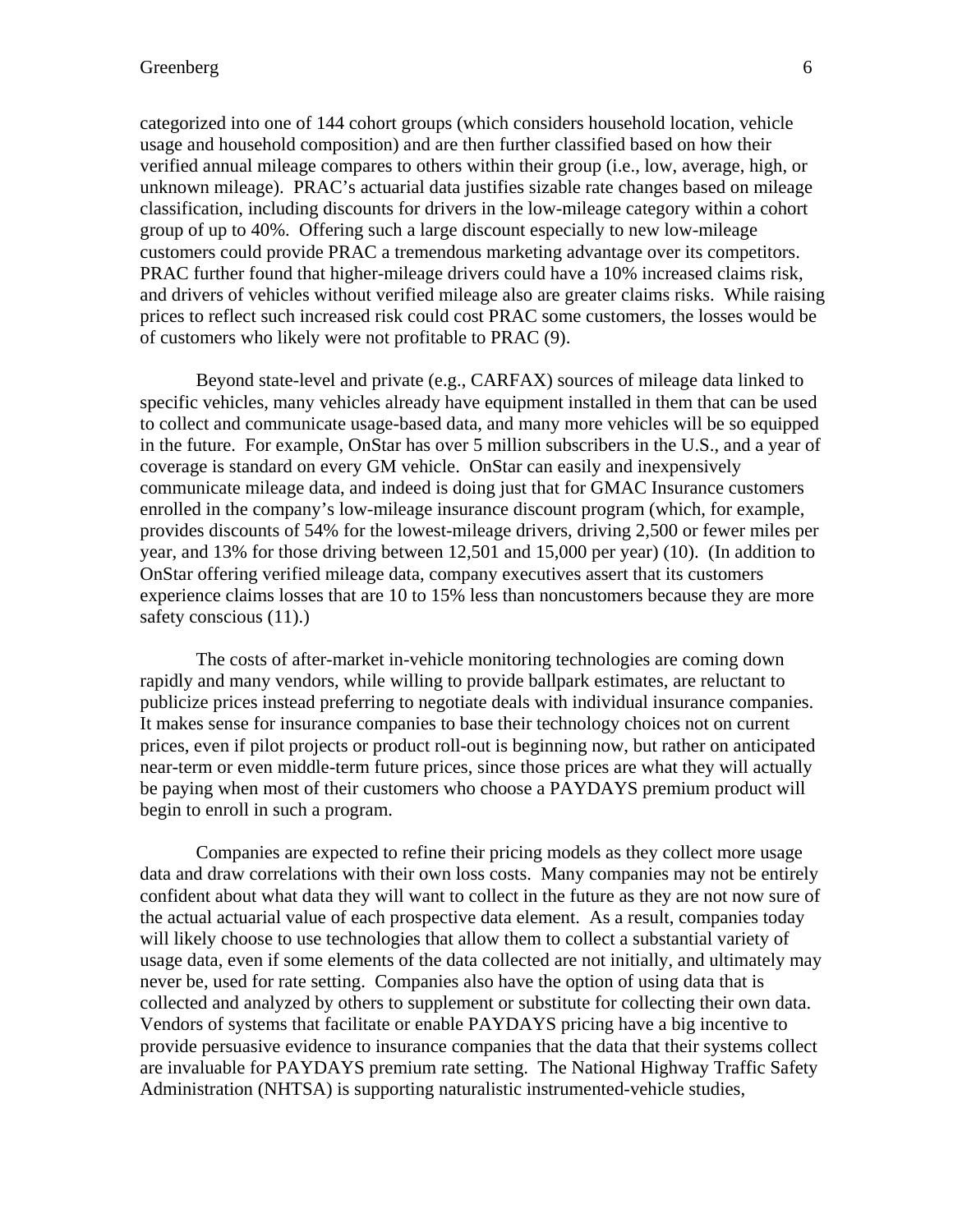measuring many physical parameters related to vehicle operation and also videotaping drivers and the road, where a variety of driver behaviors are correlated with observed crashes and near crashes (12).

 Even the highest-priced data collection systems are becoming more affordable, at least when compared to their benefits in certain market segments. For example, DriveCam's system, which includes monitoring vehicle use for physical triggers that are correlated with crashing, such as hard braking and abrupt steering, and videotaping drivers and the road, estimates a full-system cost, which includes data reports and analysis around trigger events, at about \$1,000 per vehicle for three years. For families with new teenage drivers, American Family Insurance is offering to install this system for free, and is additionally providing bonuses to agents and 10% discounts to the teen portion of policies written in Minnesota and Colorado. DriveCam asserts that its system, which includes detailed driver reports and parental coaching, reduces teen physical triggering events by 60% in three weeks, with continued more modest declines thereafter. (Note that teenage driving improves on its own over time, but certainly not this quickly.) DriveCam also provides evidence that crashes are reduced by over 50% and, even subtracting costs, the system saves insurance companies over \$500 per teen driver per year. While the American Family Insurance partnership is not offering a PAYDAYS product (indeed, American Family neither wants nor receives any data reports or video footage), the technology could certainly be used for such a product (13).

 Another technology that is typically used to rate drivers but not for PAYDAYS premiums (although, like with DriveCam, it could be) is IVOX. Similar to DriveCAM, IVOX collects second-by-second global positioning system (GPS) and accelerometer data and records windshield wiper use. Real-time vehicle speeds are compared to speed limits. Vehicle speed and sideways gravitational-force data are combined to show incidences of high rollover risk and reports are shared with the client company to coach drivers and ultimately to make employee retention decisions. While IVOX's primary market is serving truck and other vehicle fleets, the company is marketing to the "best of the worst" in the non-standard personal lines insurance market. Regarding the cost of monitoring units, IVOX reported it to be \$183 in April of 2008, with a goal of coming down to about \$100 sometime in 2009. According to IVOX, a 45% reduction in claims costs has been realized by its commercial clients (14).

 At the other end of the technology spectrum is a simple product offered by Shamir Systems, an Israeli company. Sharmir's PayGo system uses in-vehicle units that record only the amount of time and time-of-day that a vehicle is in motion. The units are thought to be inexpensive, although the company has not publicly announced its prices. Sharmir Systems can generate vehicle-usage reports for insurance company customers (15).

 No discussion of PAYDAYS insurance is complete without acknowledging the extensive efforts of Progressive Insurance. Progressive started its foray into PAYDAYS insurance by offering its genuine usage-based premium using a number of vehicle parameters, including vehicle location as tracked by GPS. Progressive's "Autograph" pilot took place in Texas, and lasted from 1998 to 2001. Beginning in 2004, Progressive began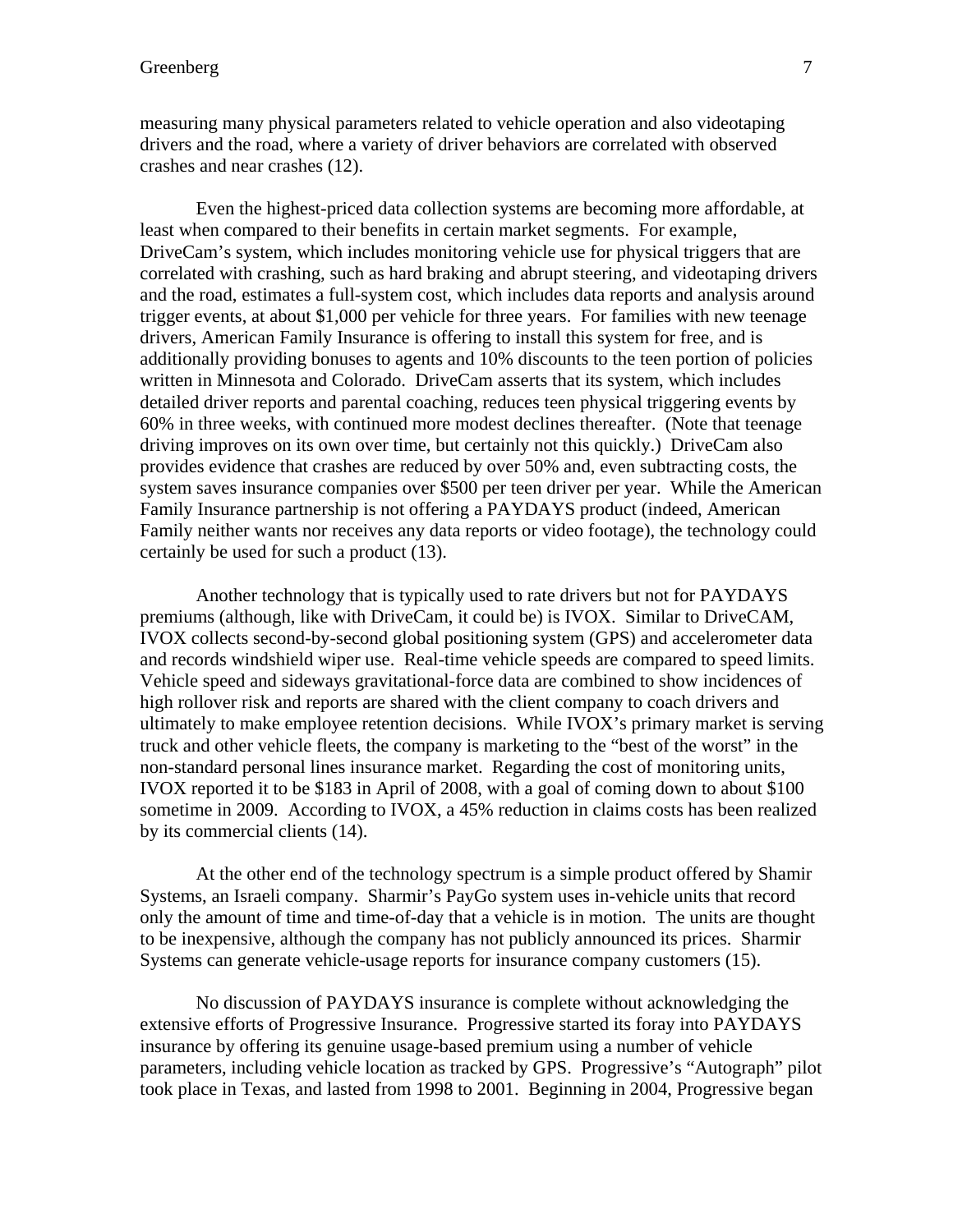# Greenberg 8

its TripSense Program in Minnesota, Michigan, and Oregon. TripSense collected data exclusively from vehicle on-board diagnostic systems (which did not record driving location). TripSense allowed participants to review data from their vehicles on their home computers and, at their discretion, share it with Progressive for an appropriate discount. Progressive's newest program, MyRate, is the next generation of TripSense, providing cellular communication of the on-board diagnostic data from the vehicle to Progressive, expanding to more states, and affecting premiums more substantially. That is, while drivers could earn discounts of up to 25% under TripSense, with MyRate, depending upon state regulations, discounts of up to 60% and surcharges of up to 9% may be applied (16). Units like those being used by Progressive have previously been estimated to cost about \$100 each, although Progressive might be paying less.

Outside of the U.S., Norwich Union, the United Kingdom's largest insurer, announced in 2004 its intention to create an actuarially accurate PAYDAYS pricing scheme by spending up to two years gathering data from 5,000 customer volunteers who installed "black box" telematics devices in their vehicles. Norwich Union ended up offering two usage-based products in the marketplace, but they were both discontinued in June 2008.

 The pricing adopted by Norwich Union prior to its discontinuance is instructive in terms of what it says is known about the actuarial underpinnings of PAYDAYS insurance. This is because a good deal of usage-based data were collected beforehand that were likely matched with Norwich Union's extensive, preexisting claims data to set rates. The company published a sample rate table for drivers between the ages of 24 and 70 that converted a 350 pound annual premium to a fixed 11 pound monthly charge (132 pounds per year), plus a usage-based charge. A higher peak-rate—up to 1.8 times the off-peak rate—applied between midnight and 5 AM (which makes sense since drivers in all demographic groups experience increased risks during late-night driving), and again from 7 AM to 10 AM. There was no afternoon peak surcharge, which is surprising because drivers are often tired and it is typically dark in the winter months when driving home. A much larger variability in rates—up to 8.2 times—depended on the road type being used. The per-mile charge for the sample driver varied by 11.4 times, when incorporating both roadway type and time of trip. (The peak-time sample rate varied from 0.57 pence for a "motorway," the safest facility type, to 4.68 pence for roadways with "20/30/40 speed limits," the most dangerous facility type. The costs to use these roadways during off-peak times were 0.41 and 2.74 pence, respectively.) (17).

 In contrast to with older drivers, Norwich Union made no road-type distinctions when setting mileage charges for its PAYDAYS product designed for drivers between the ages of 18 and 23. Perhaps this was done so as not to distract from communicating the key pricing message to this demographic group—avoid driving during the especiallydangerous-for-young-drivers 11 PM to 6 AM period or else pay a steep one pound per-mile charge when driving during those hours (versus the normal per-mile sample price of 3.39 pence, charged after the first free 100 miles in a month are used up, which is in addition to the fixed monthly premium of 24.38 pounds) (17).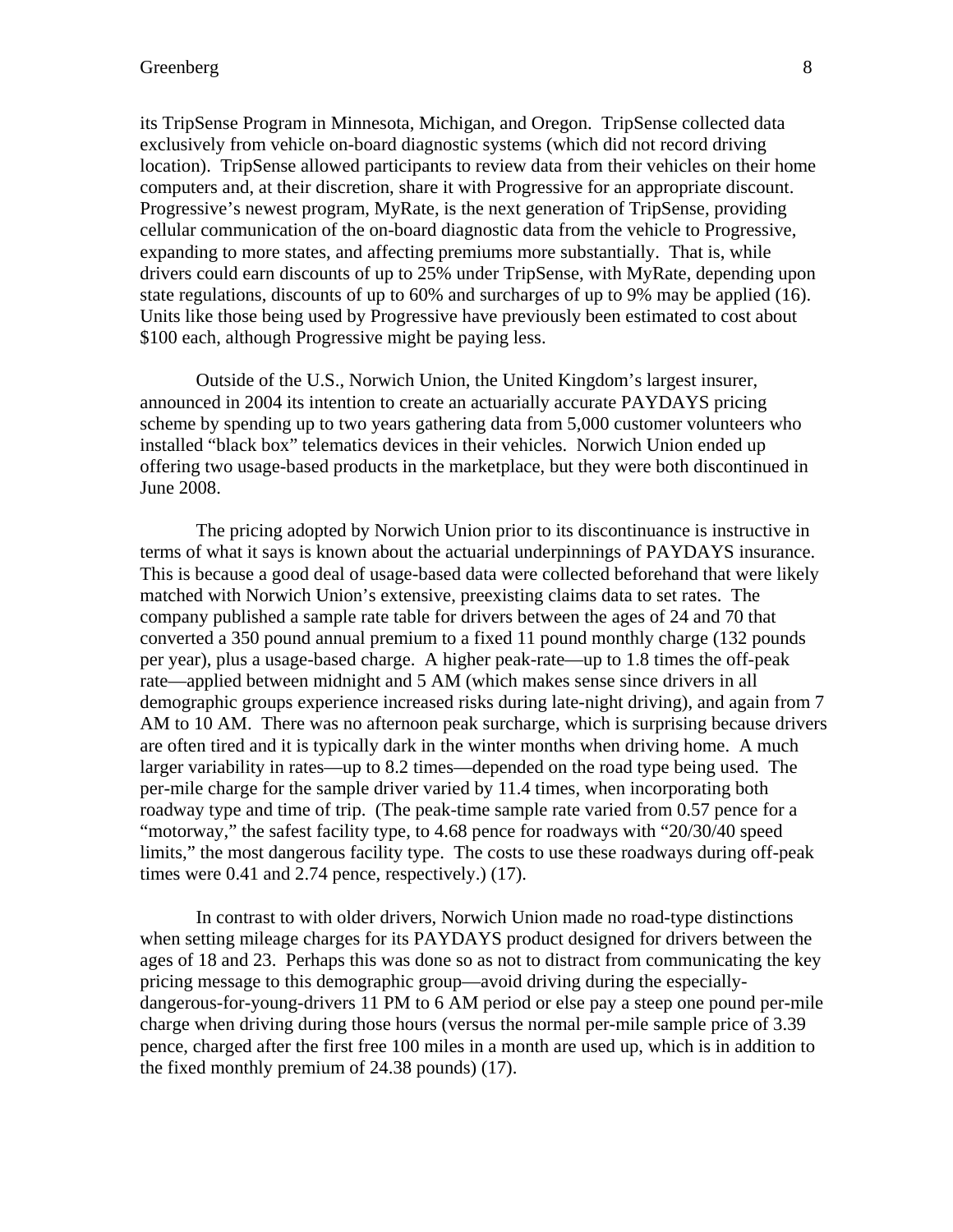## Greenberg 9

 Interestingly, Progressive Insurance, which provided technical support to Norwich Union, is pursuing a very different pricing model in the U.S. While, as noted above, Norwich Union's pricing varied quite substantially (i.e., by a factor of 8.2) based upon the road type that a driver traveled on, Progressive is not using GPS and thus cannot determine what road type a driver is using or vary per-mile prices according to road-type related risk. It is possible that road type is a less important determinant of claims costs in the U.S. than it is in the U.K, especially as the U.K. is known for having some narrow, curvy, and dangerous roads with low-posted speed limits which are far less common in the U.S. Nevertheless, the price difference among the road types is so great in the U.K. that, even if the difference in risk were only half as great in the U.S., it would still be quite substantial. This suggests that if an insurance company, either by choice or because it is prohibited by a state, does not use driving location as a rating variable for determining a PAYDAYS premium, it might be better off rating on minutes of driving (such as through the product offered by Shamir Systems) rather than mileage to reflect the much higher per-mile claims risk on lower-speed roadways suggested by Norwich Union's pricing.

To illustrate why, assume that the actuarially justified rate differential based on road type is half in the U.S. what it is in the U.K. Also assume that a driver on the lowest speed road, with "20/30/40 speed limits" (and an average driving speed of 30 mph), travels about half the distance of a driver on a "motorway" or freeway (with a 60 mph average speed) over a unit of time. Rather than risks varying by a factor of 8.2 during peak times and 6.7 during off-peak times, as reported for the U.K. above, we assume here half the variability in the U.S., or 4.2 times peak and 3.85 times off-peak variability. Since the average speed on the least safe road type is half that of the safest road type, and since without GPS it would be difficult to ascertain where a motorist is traveling, charging per minute instead of per mile would reduce these differentials by half again, to 2.1 times and 1.9 times, respectively. Thus, charging per minute, at least under these assumptions and when not accounting for road type, would be substantially more actuarially accurate than charging per mile. Of course, per-minute pricing would also have the effect of charging motorists who are stuck in freeway traffic more, but this, too, might be justified as there are other data that show that stop-and-go freeway traffic is more likely to lead to crashes than free-flowing freeway traffic. On the downside, per-minute pricing could encourage speeding, although there was no evidence of this when Progressive charged by minute with its Autograph PAYDAYS product, and monitoring of other speed-related variables, such as hard braking, might eliminate such an incentive.

#### Consumer Acceptance

Although its size may be difficult to discern, there is clearly a market for PAYDAY insurance in general. To demonstrate, the Environmental Defense Fund gathered over 15,000 nationwide pledges and the Oregon Environmental Council (OEC) secured an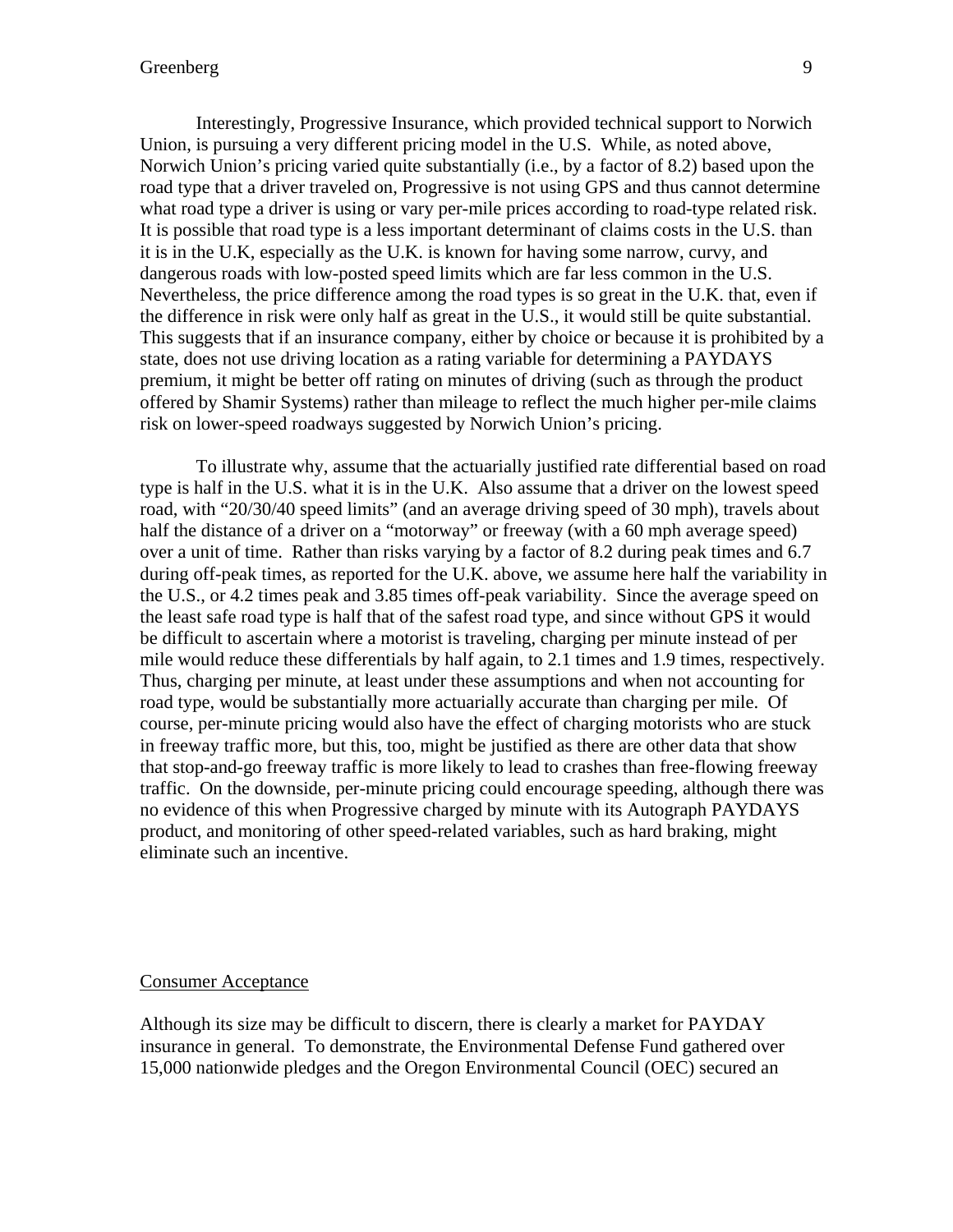additional 1,200 pledges from Oregonians to purchase PAYDAYS insurance if available and competitively priced.

Consumers vary widely on the question of how much monitoring they would accept on the part of their insurance provider in order to secure lower premiums. The failure of Norwich Union's PAYDAYS product, where press reports said that the company only succeeded at securing fewer than 10,000 customers versus the 100,000 that had been sought, suggests some limitations, but how much that failure had to do with company's product design (which included all sorts of telematics services), marketing, consumer lack of interest in PAYDAYS insurance itself, or consumer reluctance to accept the specifics of the monitoring required by Norwich Union (including the vehicle's location) is not known, at least publicly.

Interestingly, Progressive Insurance announced its substantially increased commitment to PAYDAYS insurance, through its new MyRate program, at about the same time that Norwich Union pulled its product from the market. Progressive said that with TripSense, the predecessor program to MyRate which had been available in Michigan, Minnesota, and Oregon, 34% of its customers who signed up for insurance in those states by telephone and the Internet chose TripSense over Progressive's standard product. Progressive reported interest among over half its customers for PAYDAYS policies, so long as they can save money (18).

 GMAC Insurance claimed higher customer retention rates among those enrolled in its low-mileage discount partnership program with OnStar (19). DriveCam surveys showed that 83% of participating teenage drivers would recommend the program to friends and classmates, although in a strict sense, it is not offering a PAYDAYS insurance product (13).

 The issue of consumer acceptance may affect what state governments will and will not allow for insurance pricing. For example, while California's AB2800, explicitly allowing PAYDAYS premiums with mileage verification, passed the state assembly by a whopping 72-2, Insurance Commissioner Steve Poizner, a vocal supporter of mileage pricing, said that while he is supportive of allowing various usage-based pricing criteria in rate setting, he draws the line at those requiring GPS—"This creates too many privacy problems. I don't support at all the tracking of the exact locations of where drivers are going, period." This is despite the fact that systems using GPS can be designed to protect privacy (20).

#### Actuarial Accuracy & Usage Data—What Recent Instrumented Vehicle Studies Say

While existing usage-based data sources have their limitations, taken together a clear picture emerges that incorporating usage data beyond just mileage would be enormously beneficial to the actuarial accuracy of PAYDAYS pricing. (Even without such data,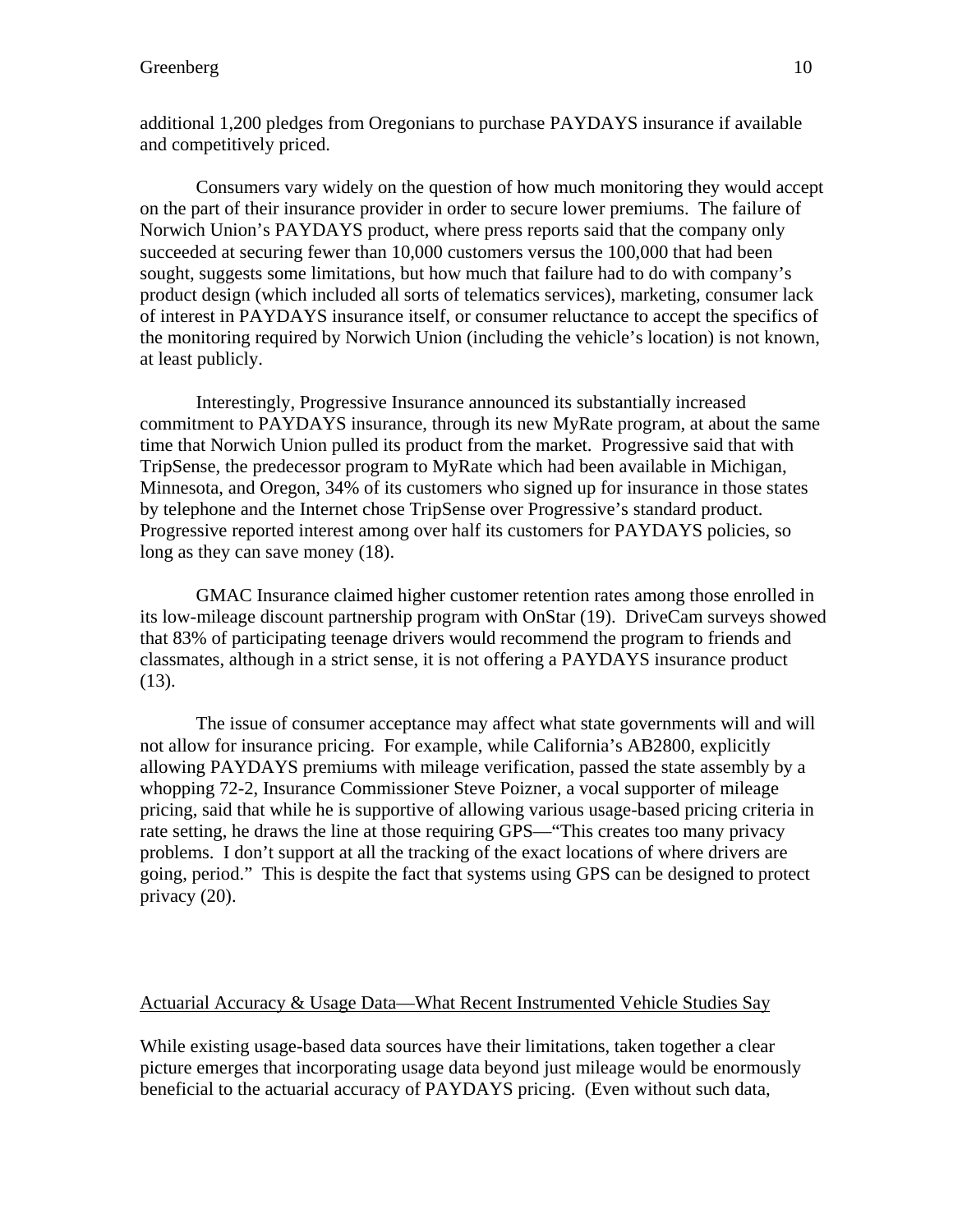The most important study to date to inform the consideration of risk-adjusted PAYDAYS insurance pricing was the 100-car naturalistic study conducted by the Virginia Tech Transportation Institute with support from NHTSA. Usage data across many parameters were collected and video was recorded so that the safety-related significance of trigger events (e.g., hard braking or particularly jolting turns) could be discerned. This study recorded 82 crashes (of which there were complete data for 69 of them), 761 near crashes (defined as a circumstance requiring a rapid, evasive maneuver approaching the limit of the vehicle's capability), and 8,295 incidences (defined as requiring a crash-avoidance response that is more severe than a "normal" maneuver to avoid a crash). Of the 69 crashes with sufficient data, only 12 were reported to the police, and in a follow-up the researchers said that they did not know how many were reported to the insurance company. If we assume that that number is the same as police-reported crashes, 12, this would represent only a tiny fraction of the total crashes, near-crashes and incidences. The study found that the driver behaviors that immediately preceded crashes and near crashes were similar, thereby allowing the two to be treated the same for statistical purposes. Thus, a study like this, because of its recording of so many relevant safety events, requires only a small fraction of the usage data that an insurance company might otherwise need to establish risk-adjusted mileage premiums (21).

 Odds ratios from a logistic regression model were used in the naturalistic study to compare the baseline probability of certain driver behaviors with the probably of observing such behaviors immediately preceding a crash or near crash. Inappropriate passing (which requires video to observe) was over represented in crashes and near crashes by 72 times, versus about three times for drowsiness and inappropriate speed. Interestingly, only about half of the time did "inappropriate speed" reflect exceeding the posted speed limit; in the other half of cases, this referred to driving too fast for conditions. Thus in half the speed related events, video is needed to confirm the risk. (Many drivers would likely object to their personally being monitored by video, but more might accept it if cameras were only pointed at the roadway and not the inside of the car.) (21)

 Regarding mileage, 26.6% of participants in the 100-car naturalistic study drove 9,000 or fewer miles annually, while 19.2% drove over 18,000 miles. Despite inquiring, data from this study were not readily available about whether the lowest- and highestmileage drivers differed in the riskiness of their driving. In another, albeit smaller instrumented vehicle study that took place in Israel and is discussed below, no difference in per-mile risk was detected between low- and high-mileage drivers. The 100-car naturalistic study found an over 100-fold difference in the combined number of per-mile incidences, near crashes, and crashes between the 12.5% of the most dangerous drivers and the 12.5% of the safest drivers (219.5 v. 2.1 per 10,000 miles driven). Thus, while it would be of value to insurance companies to receive verified vehicle mileage data to discern exposure to risk, it would seem to be of great additional benefit to them to learn how safely each of their customers drives for the purpose of establishing the per-mile premium rate (21).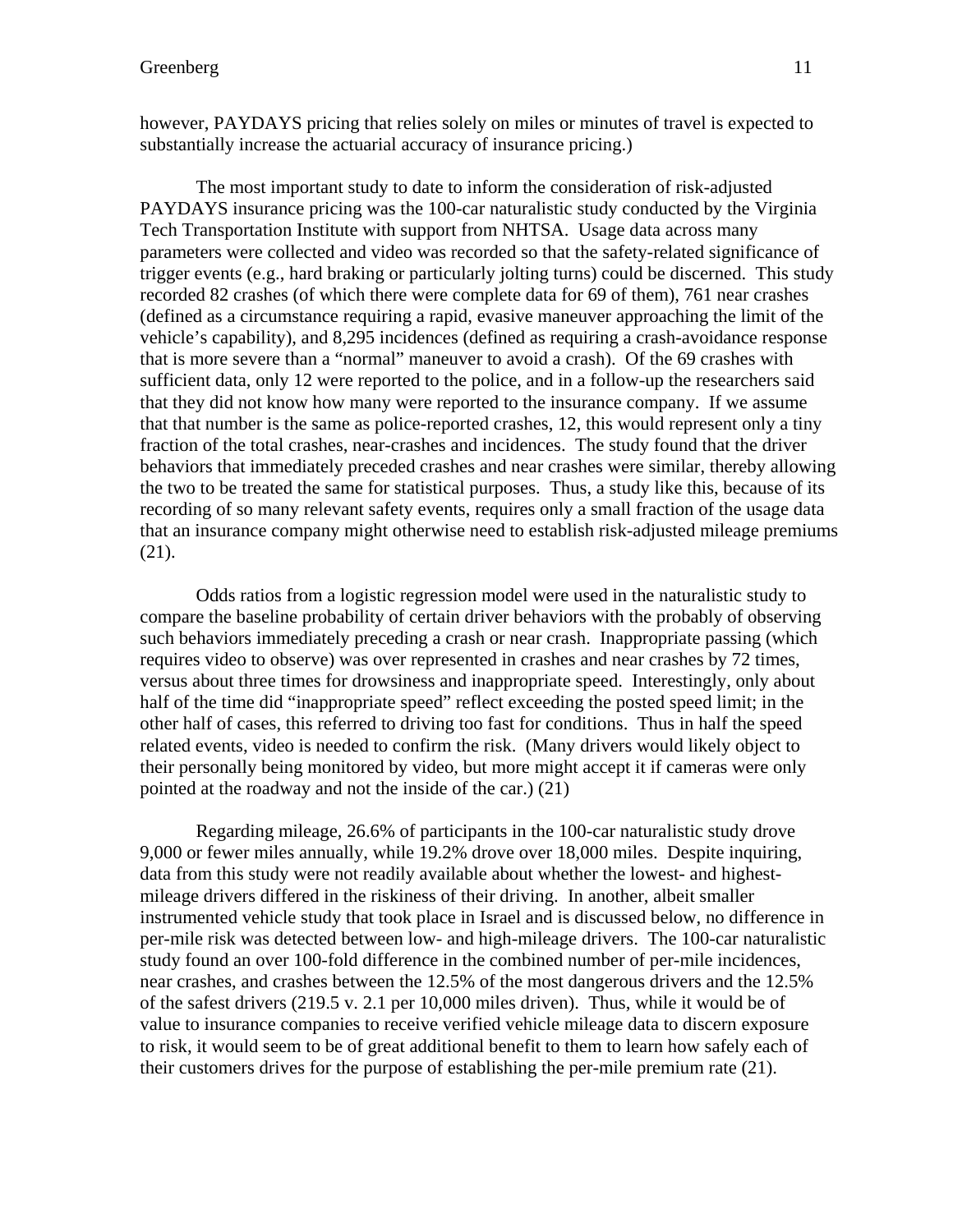# Greenberg 12

One study in Israel placed event data recorders in 103 employer-owned vehicles (which are especially common in Israel) and compared driving habits to past insurance claims. Monitors were first put in vehicles without instructions (although, by law, drivers were told about them). Based upon the data that was gathered, drivers were then classified into three categories: green (good)—39 drivers, yellow (intermediate)—41 drivers, and red (aggressive)—23 drivers. While there were no significant differences in driver mileage among the groups, there were huge differences in the at-fault crash rates and at-fault crash costs. The respective annual rates were 0.09, 0.14, and 0.49 and costs were 194, 374, and 3219. Thus, the least-safe drivers (red) were responsible for 16.6 times and 8.6 times the crash costs as the safest drivers (green) and average drivers (yellow), respectively. Given, again, that usage patterns among the groups did not significantly differ, it shows that an insurance company could benefit greatly if it learned who the worst drivers were and either charged them appropriately or stopped covering them. Exposing the drivers to the data (who knew that their employers were also seeing it) led to a 38% reduction in at-fault crashes without reduced mileage. The greatest total and percentage declines in the driver-risk index occurred amongst the least-safe drivers (22).

Another study, relying on usage data from 460 instrumented vehicles in Atlanta, highlighted the differences between drivers who were and were not involved in crashes. Crash-involved drivers drove 36% more freeway miles, especially during the morning commute period (54% more), drove at higher speeds on all facility types and at all times, and had significantly more hard deceleration events (defined as decelerating at 6 mph per second or more) (23).

A Swedish study showed that a financial incentive for not speeding cut the rate of speeding by about half (24). A similar study for young drivers that took place in Denmark, where drivers were provided a 30% insurance discount for participating, but lost some of that discount every time they sped and were alerted by an in-vehicle unit when they were speeding, also showed reduced speeding (25).

In addition to the studies cited above which are available in the public arena, many companies have, on an experimental basis, persuaded some of their customers to allow the installation of in-vehicle data collection technologies for gathering information about customer interface and usage-based driving risk that will eventually enable them to move to PAYDAYS pricing if they so choose. Typically in these cases, only the individual insurance companies, and perhaps also their actuarial consultants, will be able to discern usage-base risk from this data because companies generally closely guard their loss-cost data (except when state insurance regulators require that they be shared and, in some cases, also be made public in some form in order to justify premium pricing).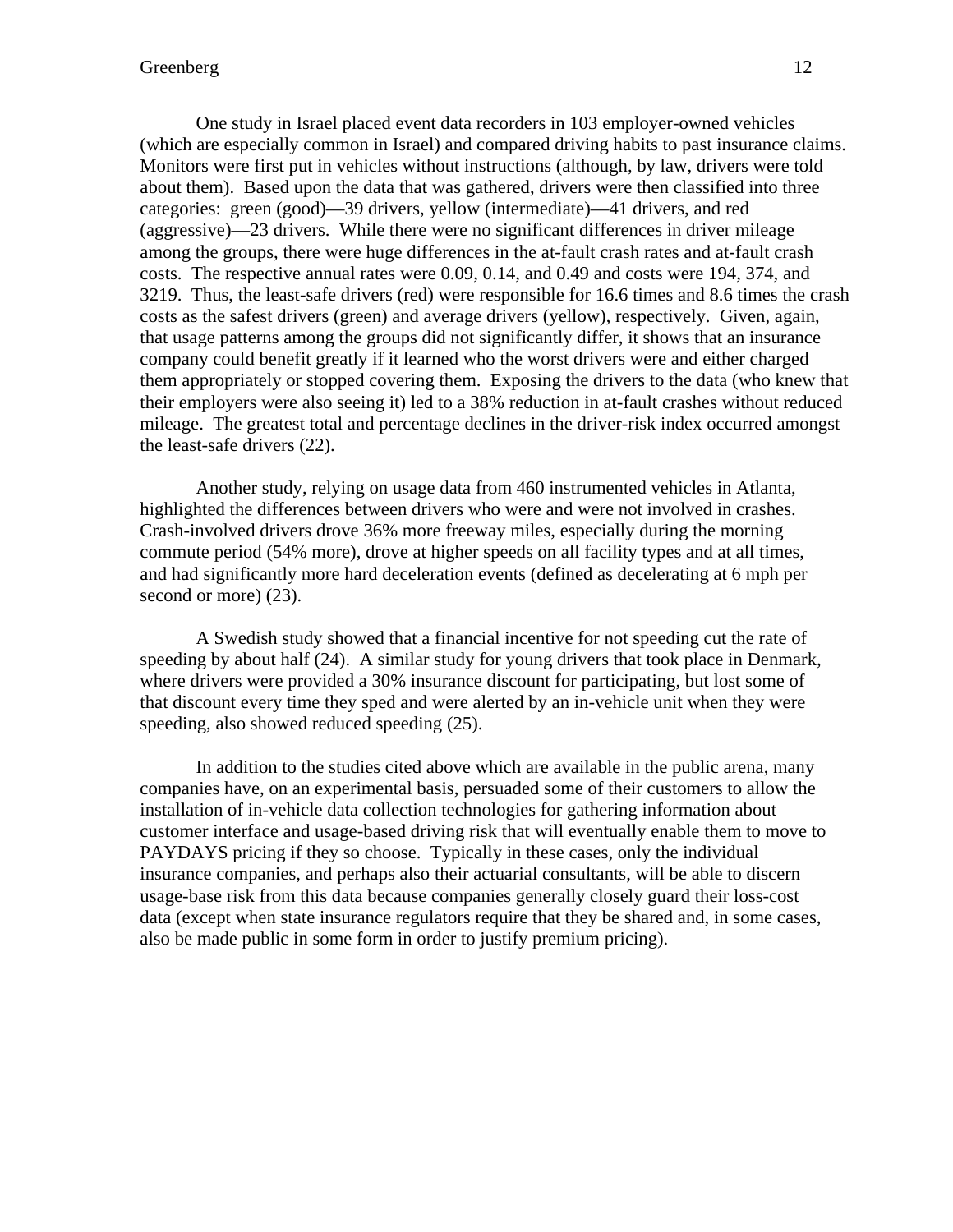## Reducing Insurance Claims

Reduced participant claims costs is a major reason that PAYDAYS insurance can both save consumers money and lead to higher insurance company profits. (The other big reason is market segmentation, since monitoring allows insurance companies to find low-mileage drivers that they otherwise could not find and offer them an especially attractive rate to reflect their reduced claims risk and also to appropriately price unprofitable high-mileage drivers to encourage them to change carriers or drive less.) An especially impressive result that has been reported is that Norwich Union's usage-based pricing led to a reduction in claims of over 30% (26).

For assessing claims cost changes, one needs to know, or at a minimum be able to estimate, both per-driver crash-claims reductions resulting from switching to PAYDAYS insurance and market penetration of the specific PAYDAYS insurance product being examined. Regarding per-driver claims reductions, this would result from reduced VMT for straight-mileage premiums and both reduced VMT and safer driving for risk-adjusted mileage premiums (whether directly from improved driving or indirectly by drivers avoiding the riskiest drive times and, perhaps routes, that result in the highest per-mile prices to them).

On-going research in the field of "mental accounting"—a discipline combining economics and psychology to explain consumer decision making—strongly suggests that varying features of the PAYDAYS insurance product would result in differing impacts on VMT. This research suggests that ideally PAYDAYS insurance would entail direct mileage charges and frequent billing, and customers would be regularly reminded of mileage costs, such as through in-vehicle taxi-like meters. PAYDAYS insurance would even be complemented with discounted transit passes and customers would be provided with individualized assistance to reduce mileage, including identifying alternative transportation, trip consolidation, and trip elimination (e.g., through Internet shopping) options (27).

# Public Policy Considerations

The most important point to reiterate is that the public policy benefits of genuine PAYDAYS insurance, regardless of whether per-mile or per-minute premiums are riskadjusted, are potentially significant. These benefits are discussed briefly in this document, but only the differences between the benefits of straight versus risk-adjusted PAYDAYS premiums are considered extensively here.

 Throughout the environmental literature, "calm" driving has been reported to substantially improve fuel economy and reduce vehicle emissions. Slower driving, especially on freeways, also yields substantial fuel economy and air quality benefits. These added benefits will only be realized if premiums are risk-adjusted to incorporate speed and driver aggression.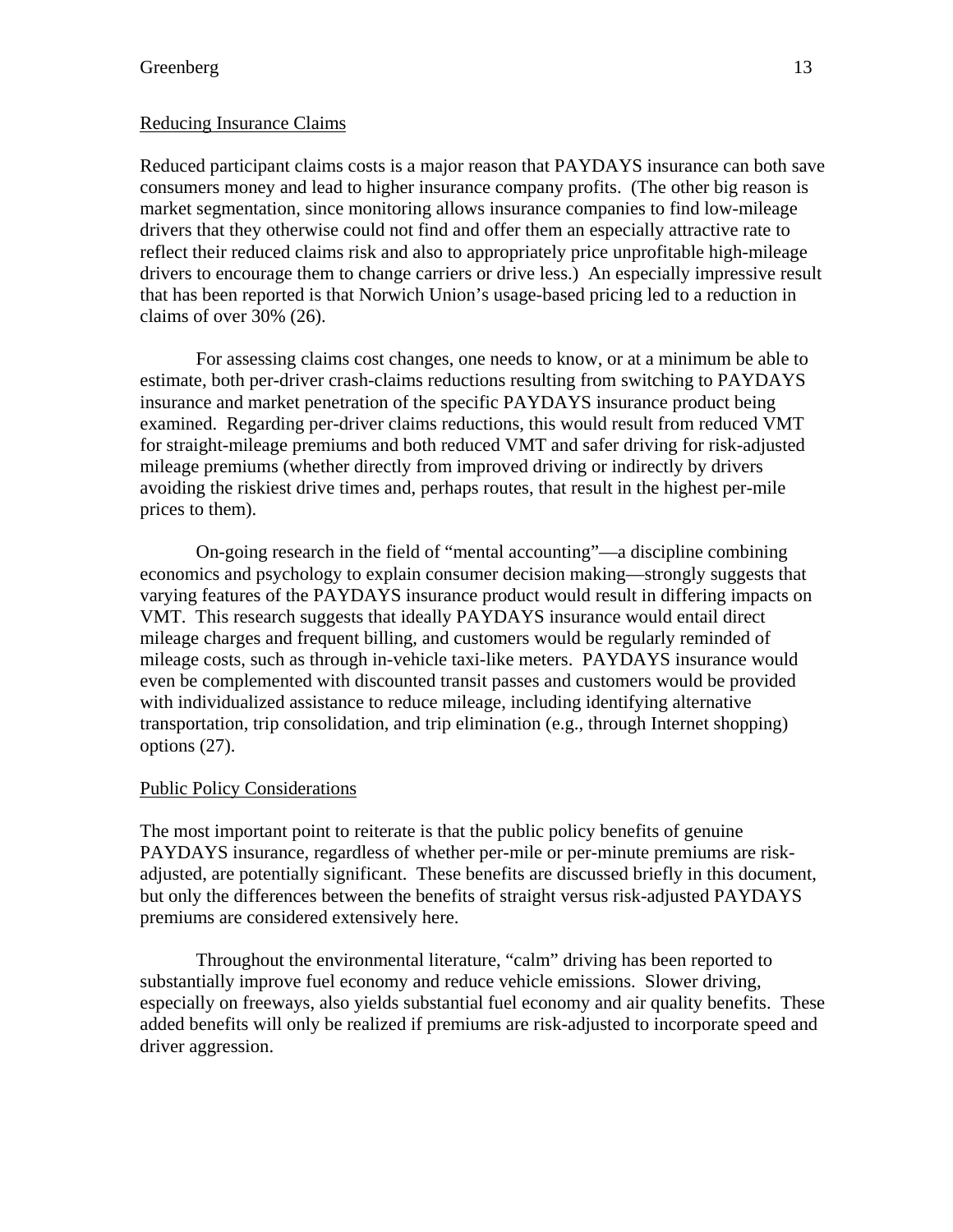Risk-adjusted premiums can have important effects on equity. If GPS is used and pricing is based upon where driving occurs rather than where someone lives, that could be enormously beneficial to residents of poor inner cities who today face especially high annual insurance premiums because of household location. Some technologies, however, cannot be installed in old vehicles, which are more common in the inner cities than elsewhere (although this seems to become less of a problem over time, because on board diagnostics are available on post-1996 cars and more and more cars that are older than that are being retired each year). For night-time shift workers who can prove their employment, consideration for reduced late-night cost premiums for trips directly between home and work should be considered.

 One of the biggest potential benefits of risk-adjusted premiums is that since some driving is much more dangerous than other driving, aligning prices with risks will lead to reductions in crashes that are disproportionate to mileage reductions. In addition to the obvious benefits to personal well being and to personal and insurance company finances, crashes are responsible for about half of the congestion in the U.S. and also the resulting extra emissions from stop-and-go driving near crash sites.

When considering almost all public policy concerns, except for privacy, riskadjusted mileage pricing is generally preferable to straight per-mile or per-minute PAYDAYS pricing. The big caveat, though, is that it is not the concept of PAYDAYS pricing, but rather its implementation, that provides public benefits. If the cost of implementing risk-adjusted PAYDAYS premiums or consumer acceptance challenges related to it means a substantially lower market share than if straight per-mile or per-minute PAYDAYS pricing were implemented instead, pursuing risk-adjusted premiums would harm public policy objectives. It is for this reason that one researcher, Todd Litman, argues for straight mileage pricing. He estimates that if monitoring devices continue to cost around \$150 each, then risk-adjusted premiums would only make economic sense for those driving fewer than 9,000 miles per year (28).

# **DISCUSSION**

There are two different insurance-related purposes for collecting usage-based driving data. The first is to alert drivers and in some cases others (e.g., parents of teenagers or supervisors of professional fleet-vehicle drivers) about what the safety implications of their driving habits are. In exchange for agreeing to monitor driving and to implement procedures to encourage safer driving, such as through parental or fleet-supervisor coaching, flat insurance discounts may be available. The second purpose is to implement PAYDAYS insurance.

The two general models for implementing PAYDAYS insurance pricing is to use only mileage or minutes-of-driving data or to also collect additional usage-data for riskadjusted per-mile or per-minute PAYDAYS premiums. In pricing PAYDAYS insurance to incorporate additional usage-based risk, the pricing serves the dual purpose of teaching drivers about risk and providing ongoing financial incentives to reduce it.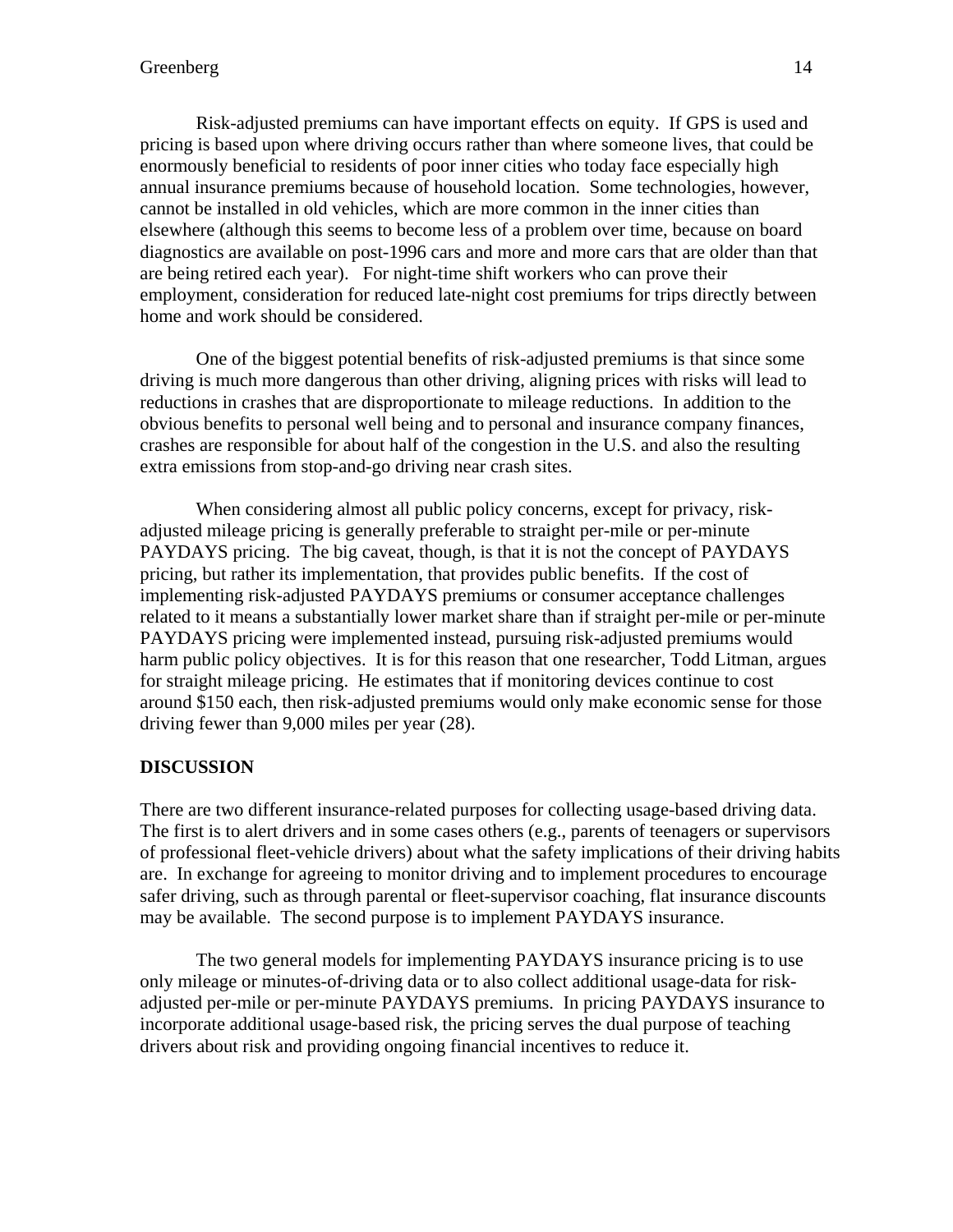One possible model of pricing would be to separate out the collection of data related to driving characteristics from straight mileage or minutes-of-driving data. An insurance company could assume a driver to be of average risk within his cohort group and charge a pre-set per-mile premium reflective of this, thus facilitating budgeting and ensuring no surprises in terms of what premiums will be owed for taking a particular trip. Then by demonstrating through vehicle monitoring over a specified period of time that he is safer (or less safe) than average, the customer's per-mile premium could be adjusted, going forward, to reflect this.

Alternatively, for some customers, an insurance company might not ask for the driving characteristics data at all so long as it is assured that it is being used, by a parent or company supervisor, to coach drivers to be safer. This is what is occurring with American Family Insurance, which is paying to equip the vehicles of new teenage drivers with DriveCam, having DriveCam share this data with parents but not with American Family Insurance, and providing a flat insurance discount. An insurance company seeking to serve the teenage market might pursue a similar arrangement with DriveCam or another vendor, while having the vendor share just the mileage and time-of-driving data with the insurance company (along with sharing additional data only with the parent) to use as Norwich Union had used for its PAYDAYS pricing of young drivers and GMAC Insurance uses for its low-mileage discounts.

# **CONCLUSIONS**

Existing published research suggests that there is actuarial value in using miles or minutes of driving, instead of the calendar year, as the basis for premium charges. Further, characterizing the risk of each unit of travel for individual drivers substantially improves the actuarial accuracy of PAYDAYS insurance pricing. For example, as reported in this research, the PAYDAYS pricing scheme that Norwich Union adopted suggests that the permile claims risk for an individual driver varies by 11.4 times depending upon roadway type used and the time the trip is taken. One instrumented vehicle study shows that the least safe driver is 16.6 times more dangerous than the safest driver, while another study suggests that the differential may be over 100 times. Thus, risk-adjusted mileage premiums would be worth charging if an insurance company finds an economical way of acquiring the needed data and using it in a manner that is acceptable to customers. Regardless of whatever decision an insurance company makes about collecting usage-based data beyond mileage, however, evidence supports the actuarial benefits of charging for miles or minutes of travel even if not attempting to differentiate the risk of each unit of travel by an individual driver. Nevertheless, some differentiation may be possible with little additional technology or cost (such as to time stamp each mile or minute of driving) and even such minimal differentiation would be actuarially beneficial.

 Ideally, the value of each element of new data collected, in terms of improving actuarial accuracy, would be understood, as would the fixed and ongoing costs of collecting such data and the consumer acceptance level related to such collection. Today's research is not yet there, but we do know enough to begin to see just how valuable some usage-based data beyond just mileage may be in predicting claims risk.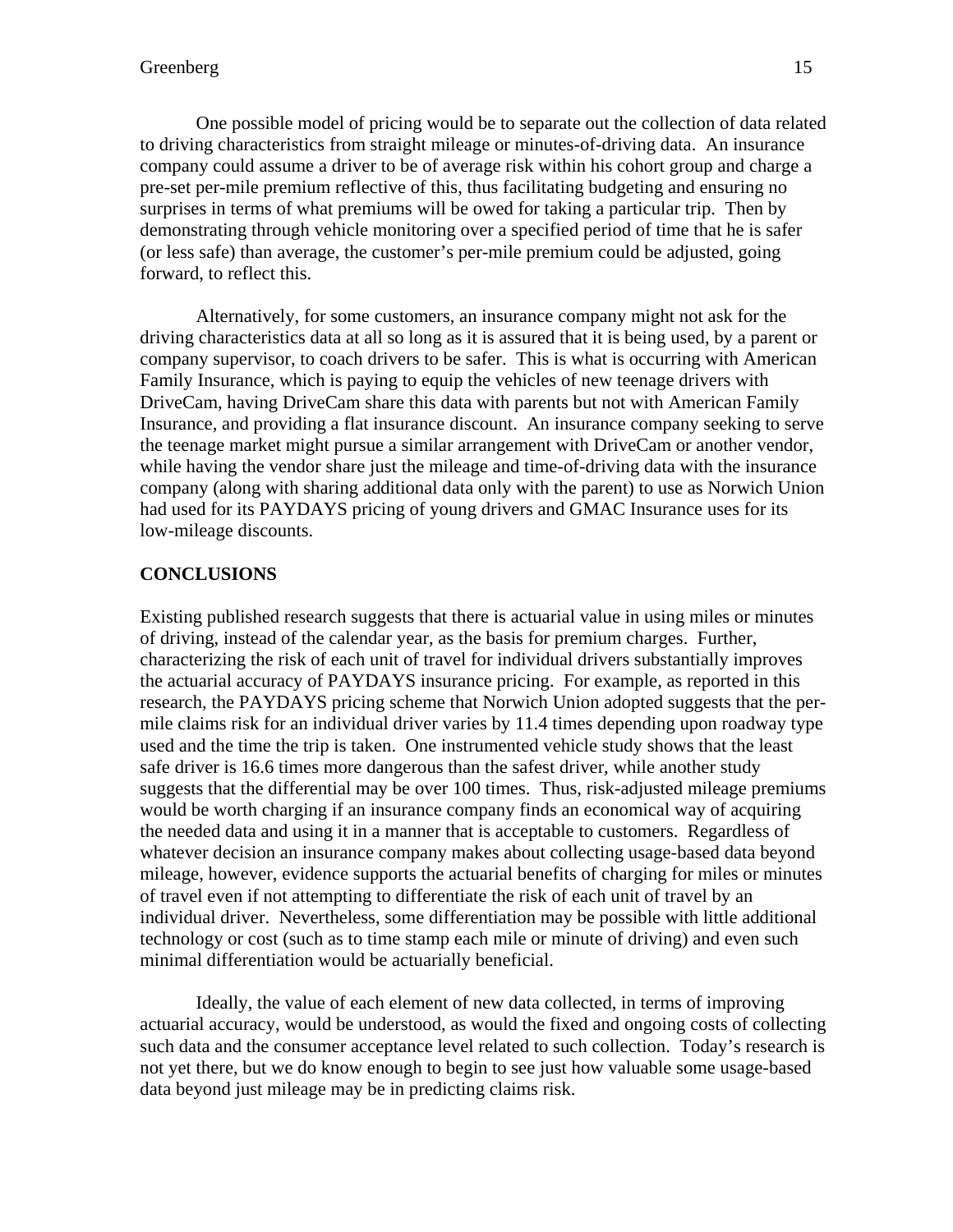Two future trends suggest that that pricing models will increasing rely on greater amounts of usage-based data and that risk-adjusted premium differentials will continue to increase. First, the usefulness of different types of usage data becomes more apparent with each new study and will become especially apparent as a result of the forthcoming Strategic Highway Research Program study of 2,500 instrumented vehicles that is scheduled to take place over two to three years. This study will include video recordings and data collection across many driving-related parameters beginning in 2009. Second, acquiring data from vehicles gets less expensive all the time, whether through low-cost separate methods such as the Shamir Systems PayGo technology which tracks the amount of time and time-of-day of vehicle movement, or through systems such as OnStar and ATX that are already in many vehicles and will be in still more vehicles over time.

 One possible countervailing trend to the collection and use of greater quantities and variety of data is that increasingly sophisticated models may allow claims risks to be ascertained pretty well with more limited data. Perhaps we will learn in the future that by collecting data only on average speed per unit of driving as a surrogate for road-type, miles and the time of day that each is driven, and fuel economy as a surrogate for careful driving, PAYDAYS premium rates could be set that closely correlate with claims costs. Ultimately, it is the task of each company to determine whether or how to use new information about risks related to exposure and driver behavior in developing actuarial models to support PAYDAYS pricing schemes that are competitive and profitable and that improve customer satisfaction, retention, and growth.

# **REFERENCES**

- 1. Bordoff, Jason and Noel, Pascal J. "Pay-As-You-Drive Auto Insurance: A Simple Way to Reduce Driving-Related Harms and Increase Equity." The Brookings Institution, Washington, D.C., July 2008.
- 2. Litman, Todd. "Distance-Based Vehicle Insurance Feasibility Costs and Benefits: Comprehensive Technical Report." Victoria Transport Policy Institute, Victoria, B.C., June 28, 2008. (available at www.vtpi.org)
- 3. Barrett, James P. "Conference Report: The Benefits of Mileage Based Auto Insurance Policies." Economic Policy Institute, Washington, D.C., March 1999.
- 4. Parry, Ian W.H. "Is Pay-As-You-Drive Insurance a Better Way to Reduce Gasoline than Gasoline Taxes?" Resources for the Future, Washington, D.C., April 2005.
- 5. Greenberg, Allen. "Comparing the Benefits of Mileage and Usage Pricing Incentives with Other Government Transportation Incentives." Transportation Research Board, available on TRB 82<sup>nd</sup> Annual Meeting Compendium of Papers CD-ROM, Washington, DC, Nov. 15, 2002.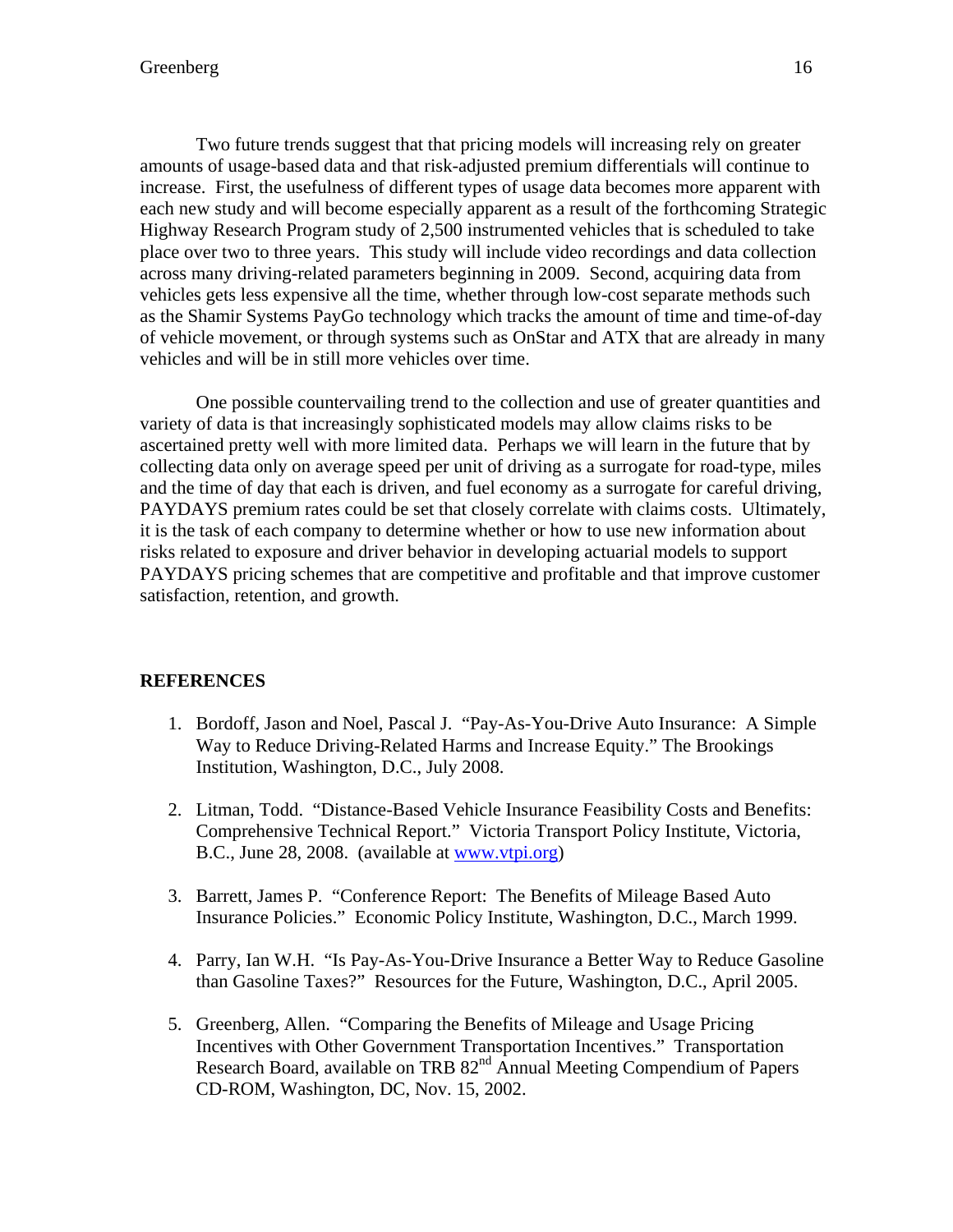- 6. Dorweiler, Paul. "Notes on Exposure and Premium Bases," *Proceedings of the Casualty Actuarial Society*, Vol. 16, pp. 319-342, 1930. Reprinted 1971 in the same publication, Vol. 68, pp. 59-83. (available at http://casact.org/pubs/proceed/proceed29/29319.pdf)
- 7. Vickrey, William. "Automobile Accidents, Tort Law, Externalities and Insurance: An Economist's Critique," *Law and Contemporary Problems*, Vol. 33, pp. 464-470, 1968. (available at www.vtpi.org)
- 8. "Pay As You Drive Comprehensive Car Insurance Top Up." Hollard American Insurance, Sydney, 2008. (available at http://payasyoudrive.com.au/views/content/pricing.aspx)
- 9. Arnold, Geoffery. Plymouth Rock Assurance Corporation, Vice President for Underwriting. Telephone conversations on Oct. 27, 2008 and Nov. 14, 2008.
- 10. "Auto Insurance First: Technology Lets Americans Who Drive Less, Pay Less." OnStar Press Release, Detroit, July 17, 2007. (available at http://www.onstar.com)
- 11. Pudar, Nick. OnStar, Vice President of Planning and Business Development. Presentation at the Auto Insurance Report National Conference 2007, Tysons Corner, VA, April 23, 2007.
- 12. Campbell, Kenneth and Mason, Linda. "Developing Measures to Improve Highway Safety," *TR News 255* (pp. 3-9)*.* Transportation Research Board, Washington, DC, March-April 2008.
- 13. Weiss, Rusty. DriveCAM, Consumer Division Director. One-on-one meeting. Washington, DC, May 14, 2008.
- 14. Warren, Gregg. IVOX, President. Presentation at the Auto Insurance Report National Conference 2008, Monarch Beach, CA, April 28, 2008.
- 15. "PayGo Systems: A Use-dependent Insurance System." Shamir Systems Power Point presentation. Forwarded by Alex Zalmanovich from Shamir Systems. Jan. 31, 2006.
- 16. "One-of-a-kind Car Insurance Program Lets Drivers Save Big Bucks Based on How They Drive," Progressive Insurance, Cleveland, June 27, 2008 press release. (available at http://newsroom.progressive.com/2008/June/myrate-launch.aspx)
- 17. "Pay-As-You-Drive Insurance—Fairer by Far," Norwich Union, fact sheets for aged 18-23 and aged 24-70 drivers, Norwich, accessed Sept. 24, 2007. (no longer available online)